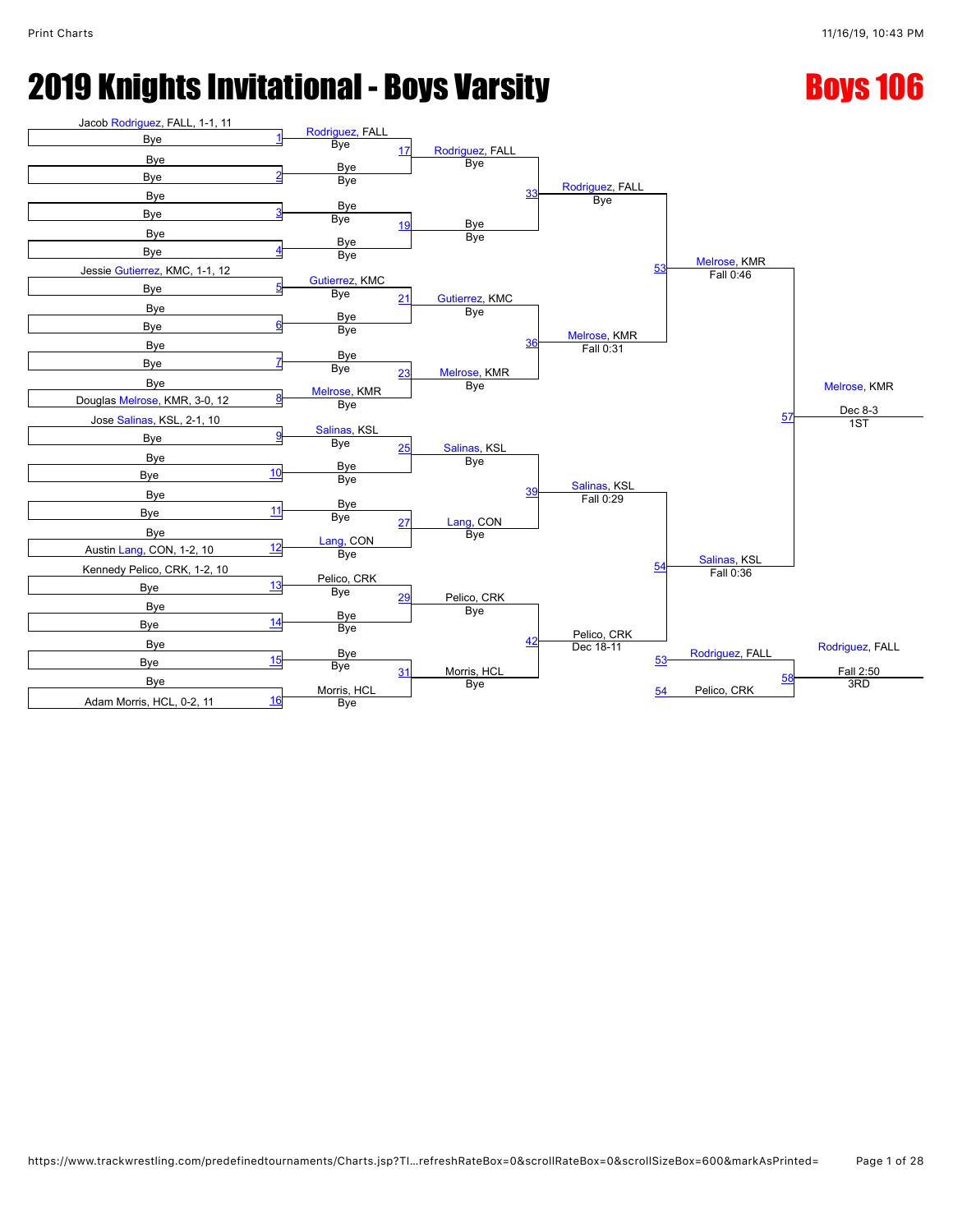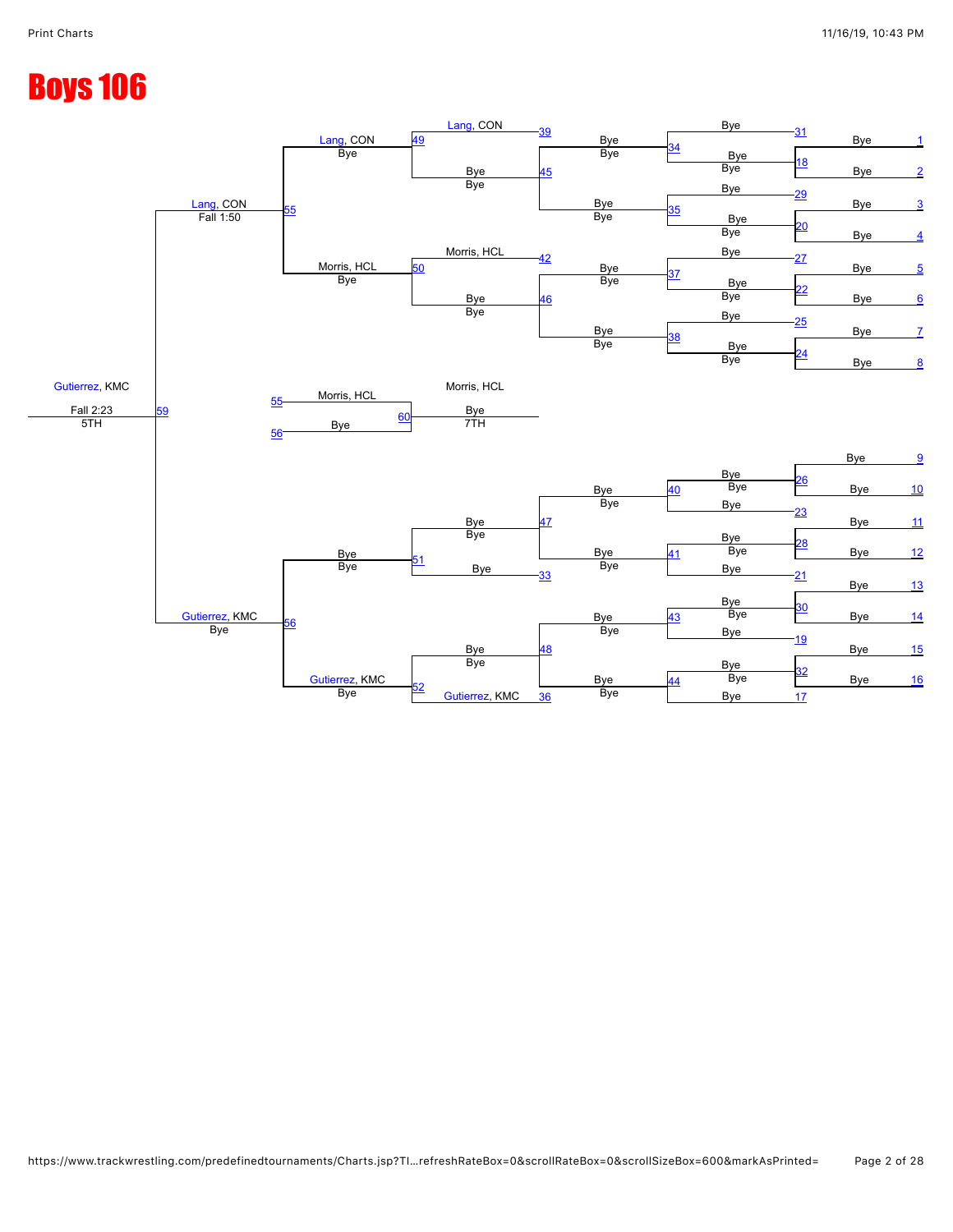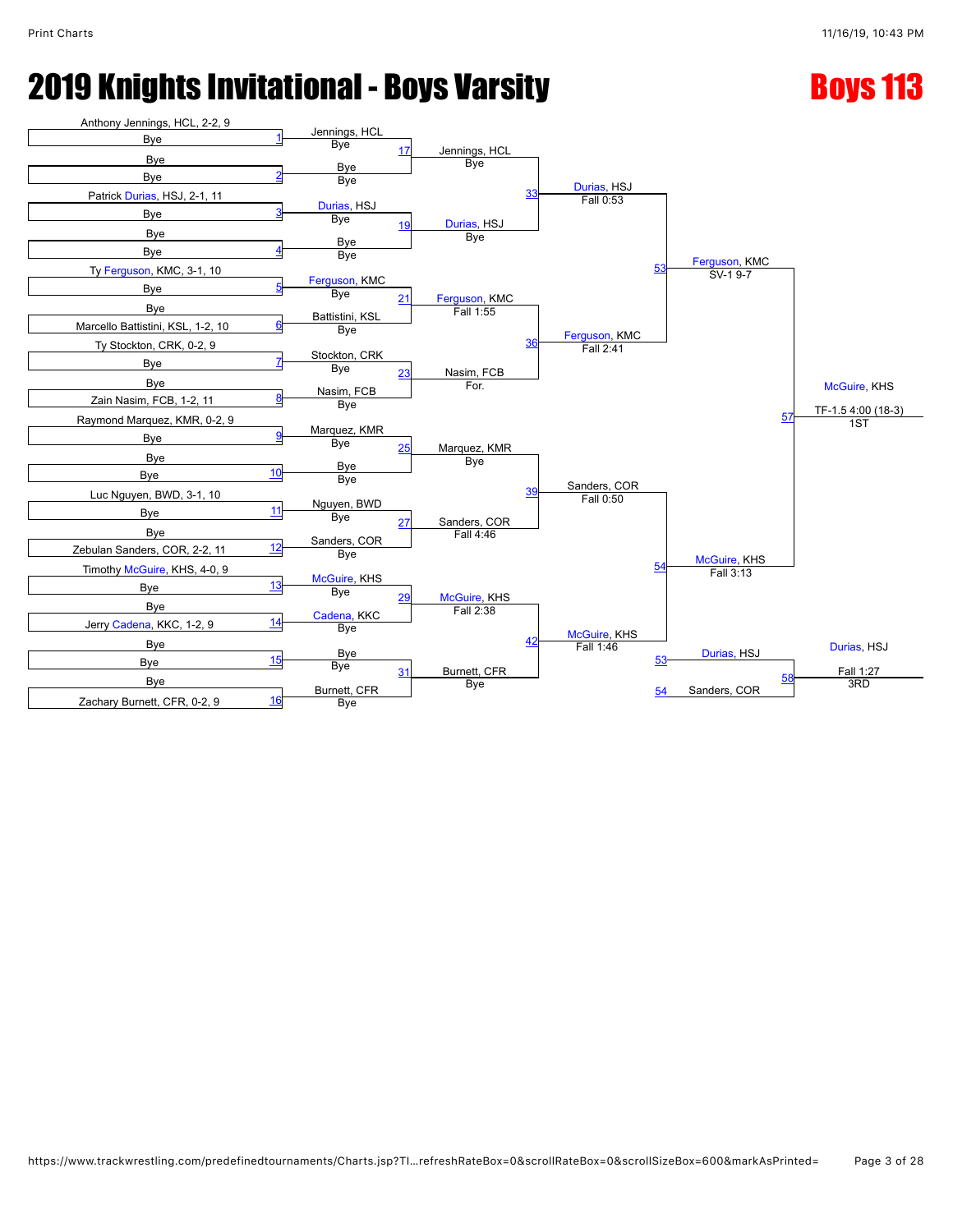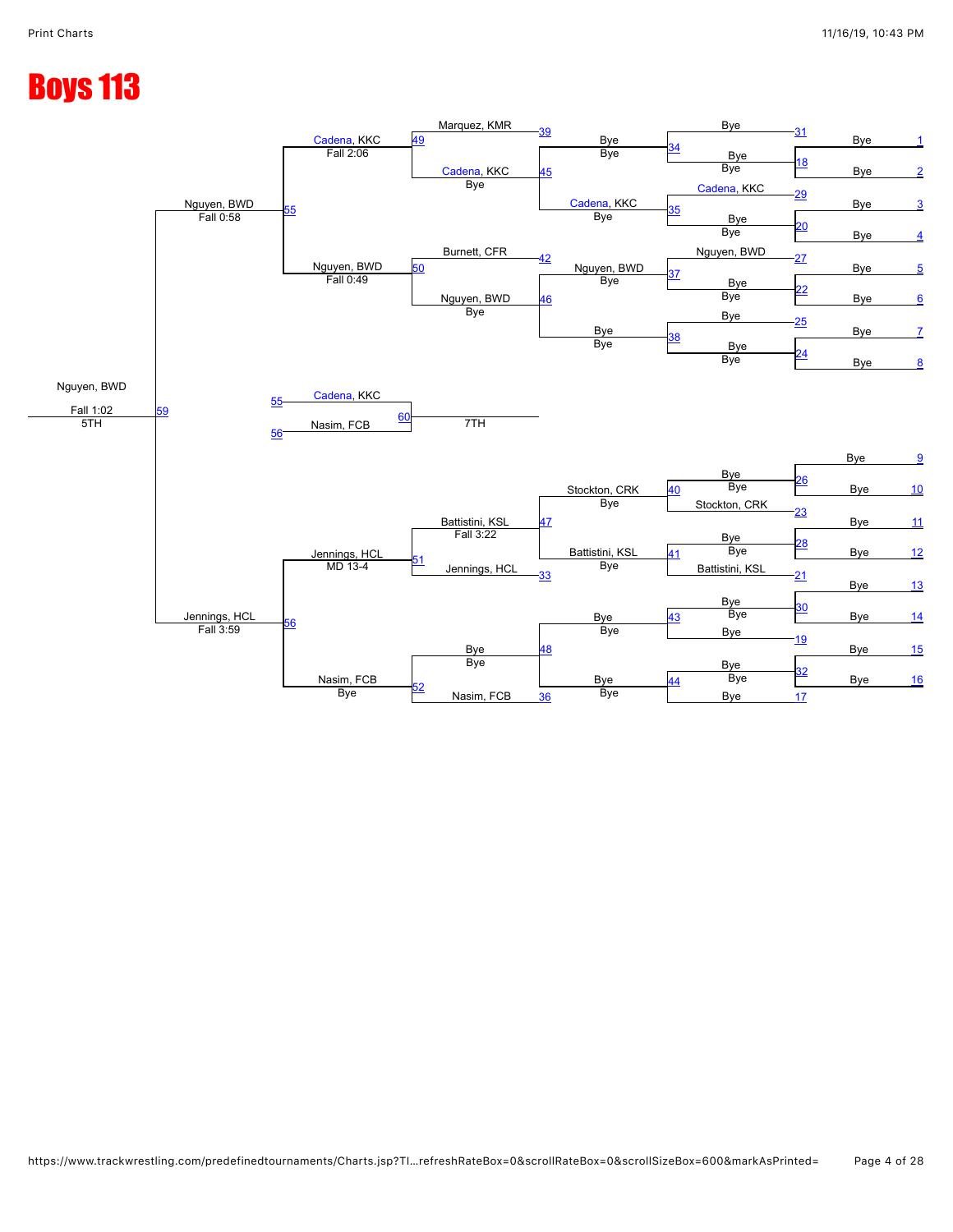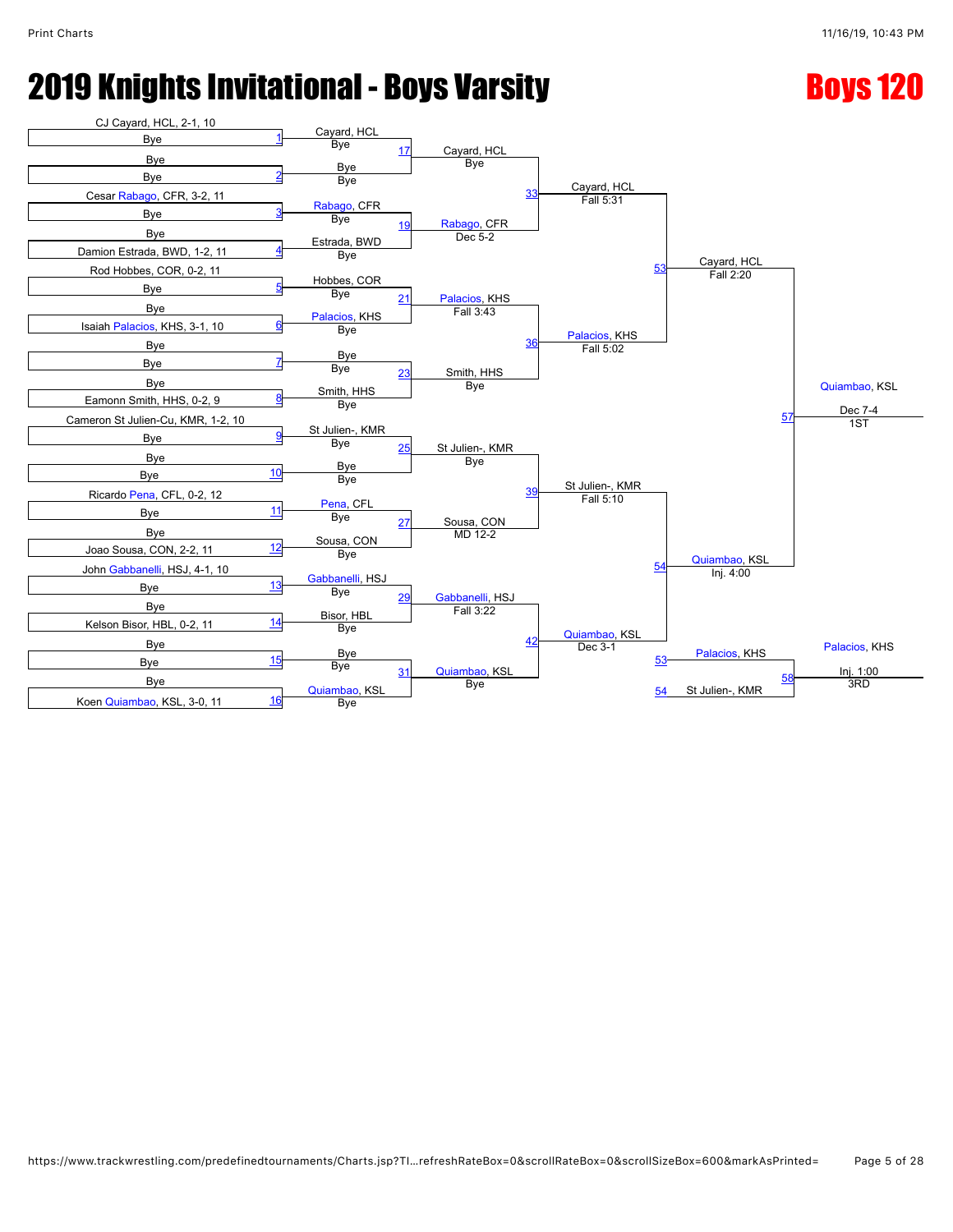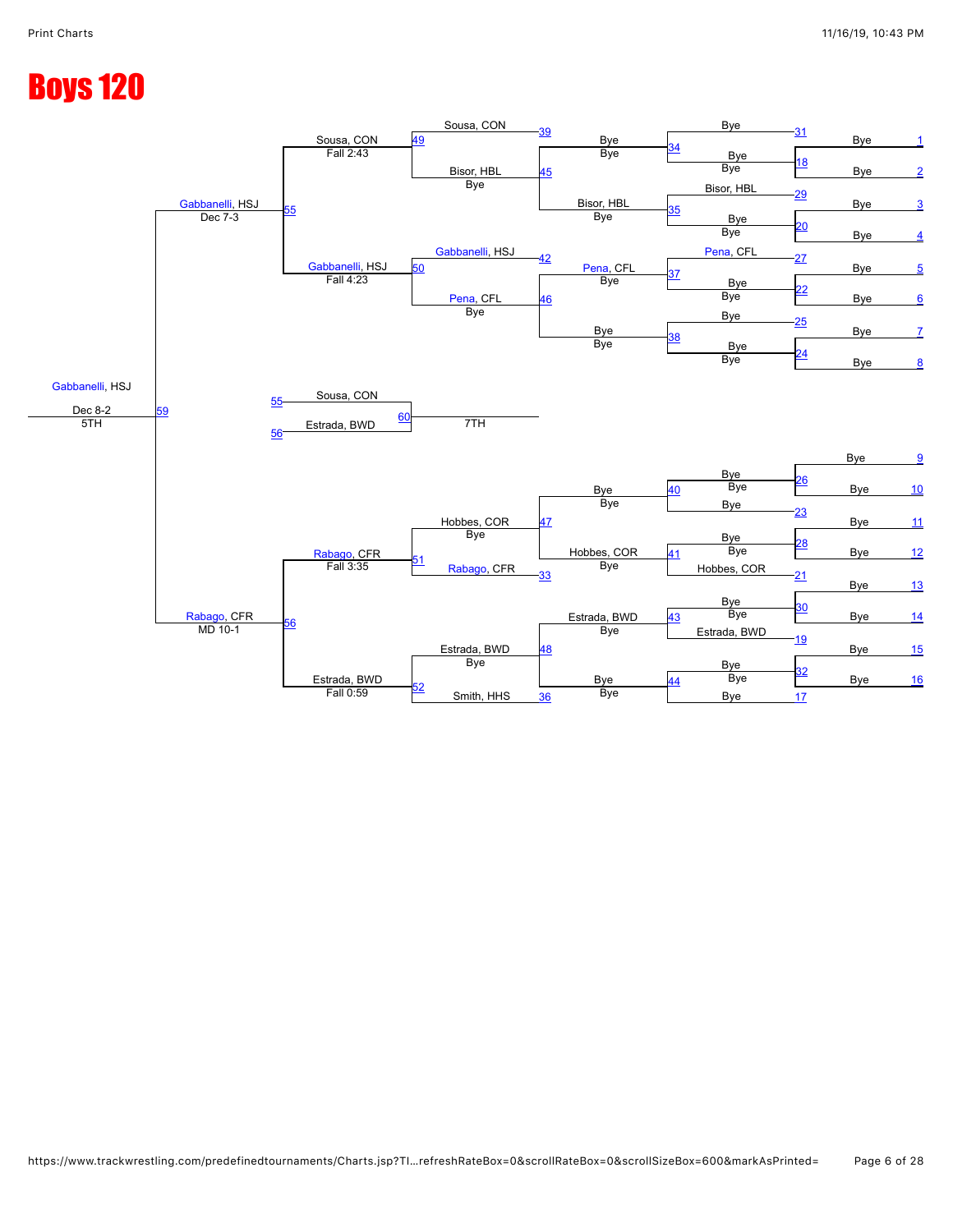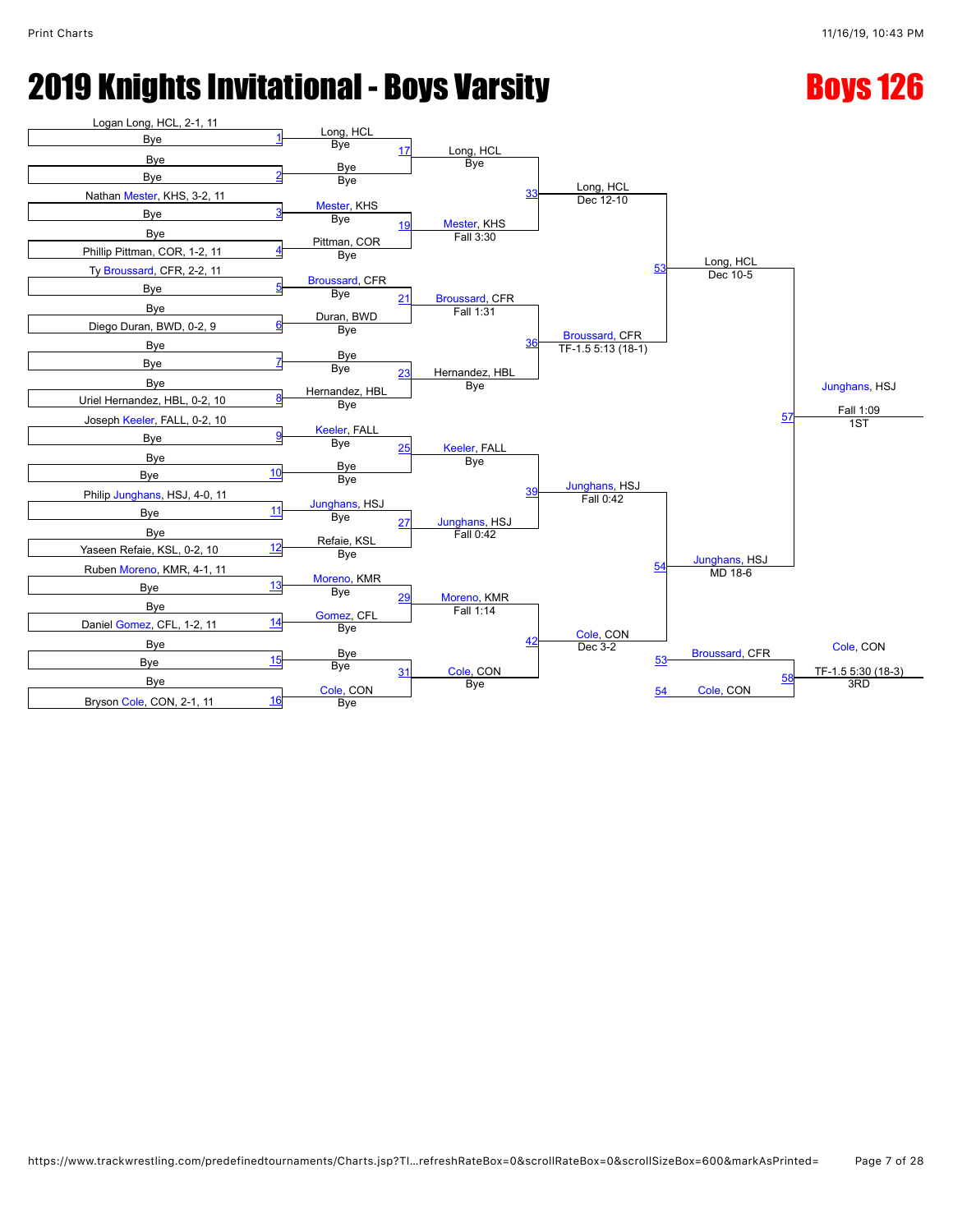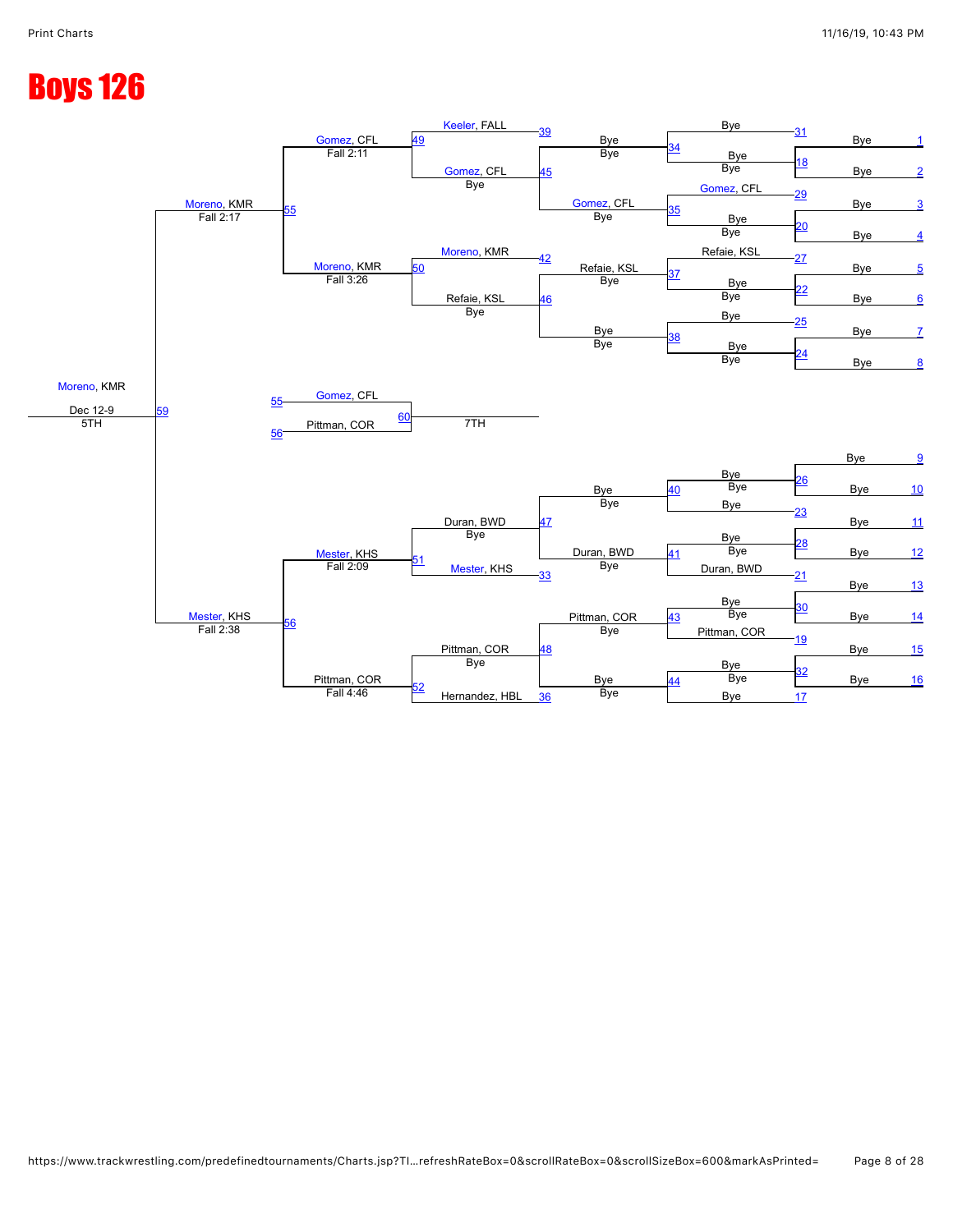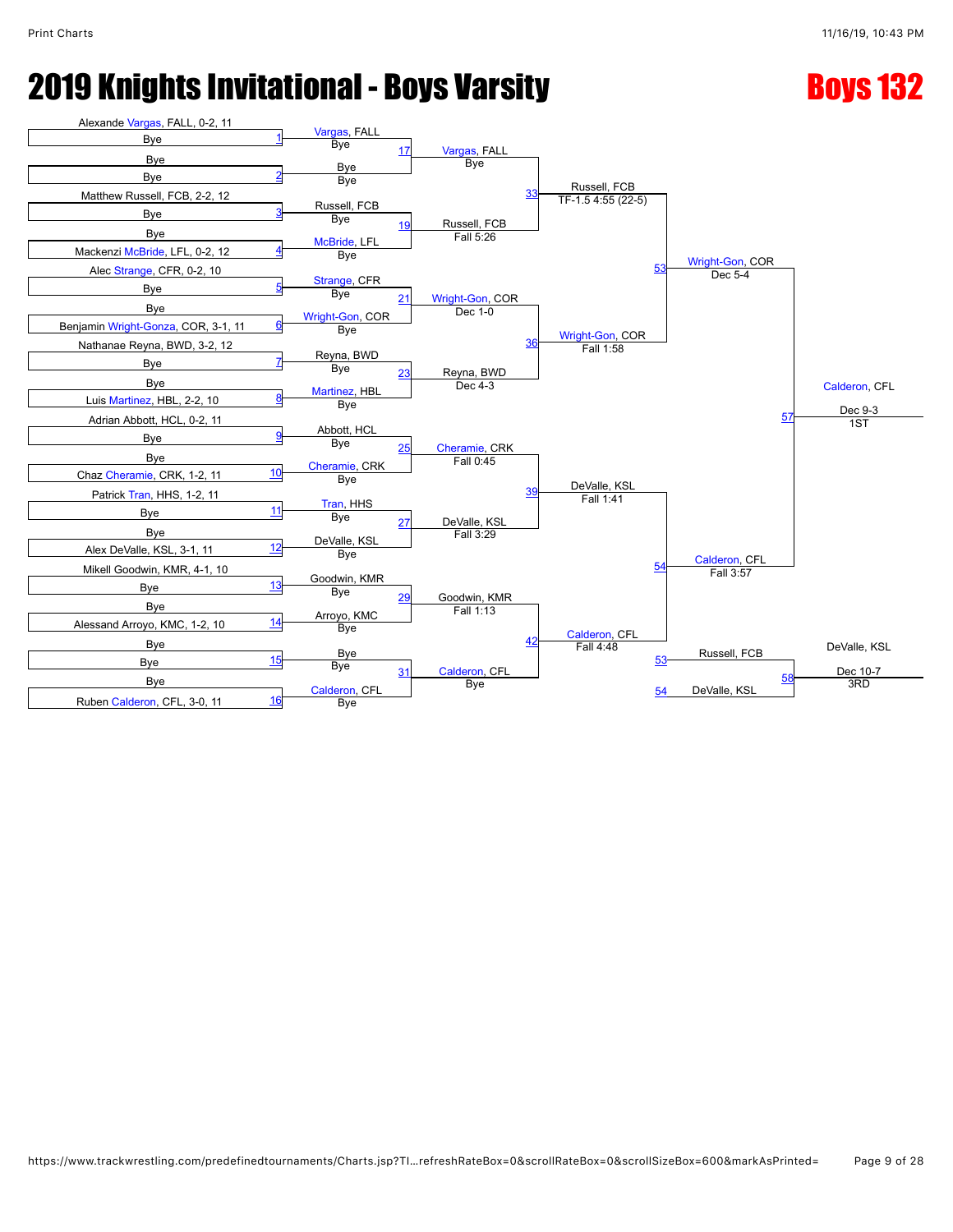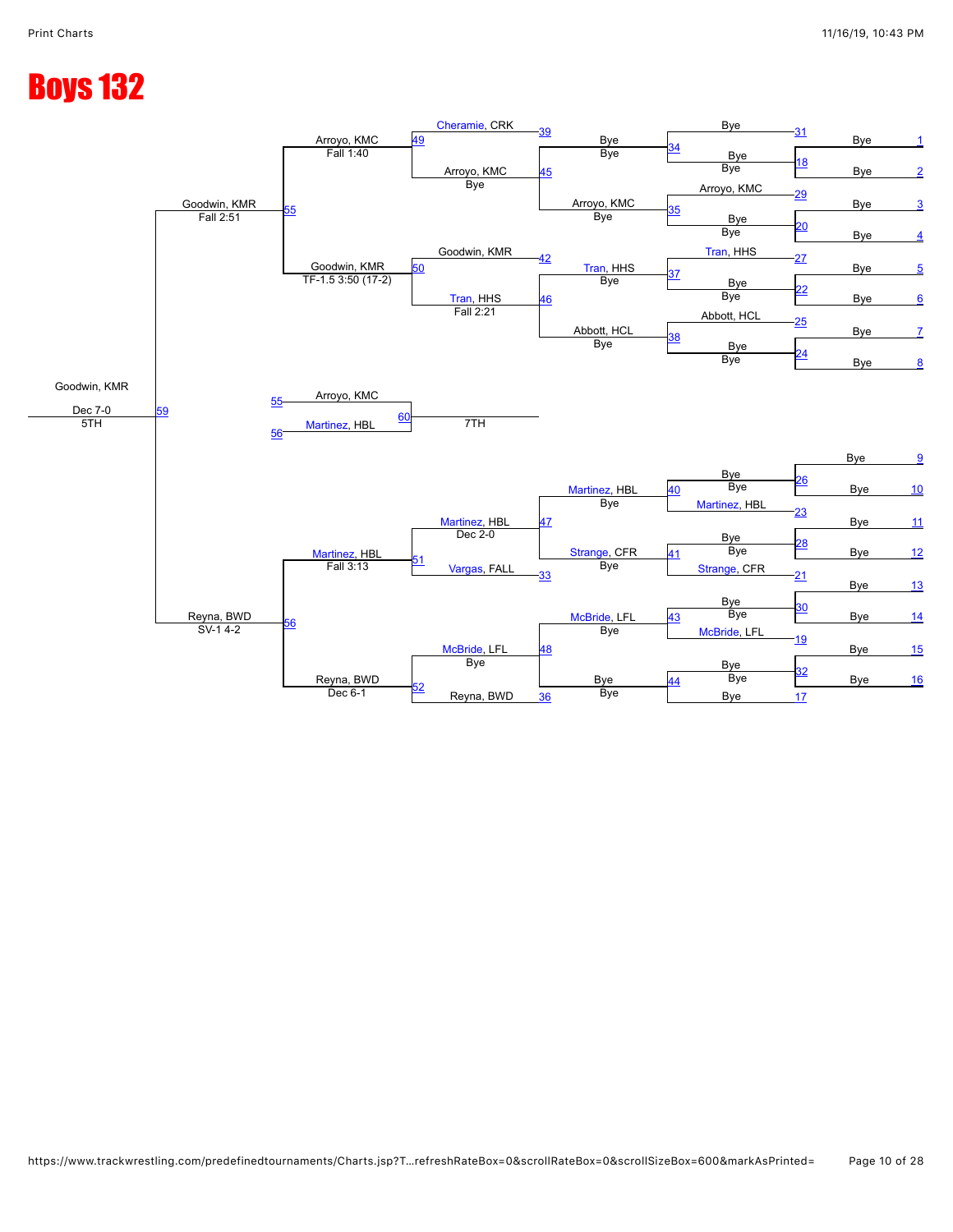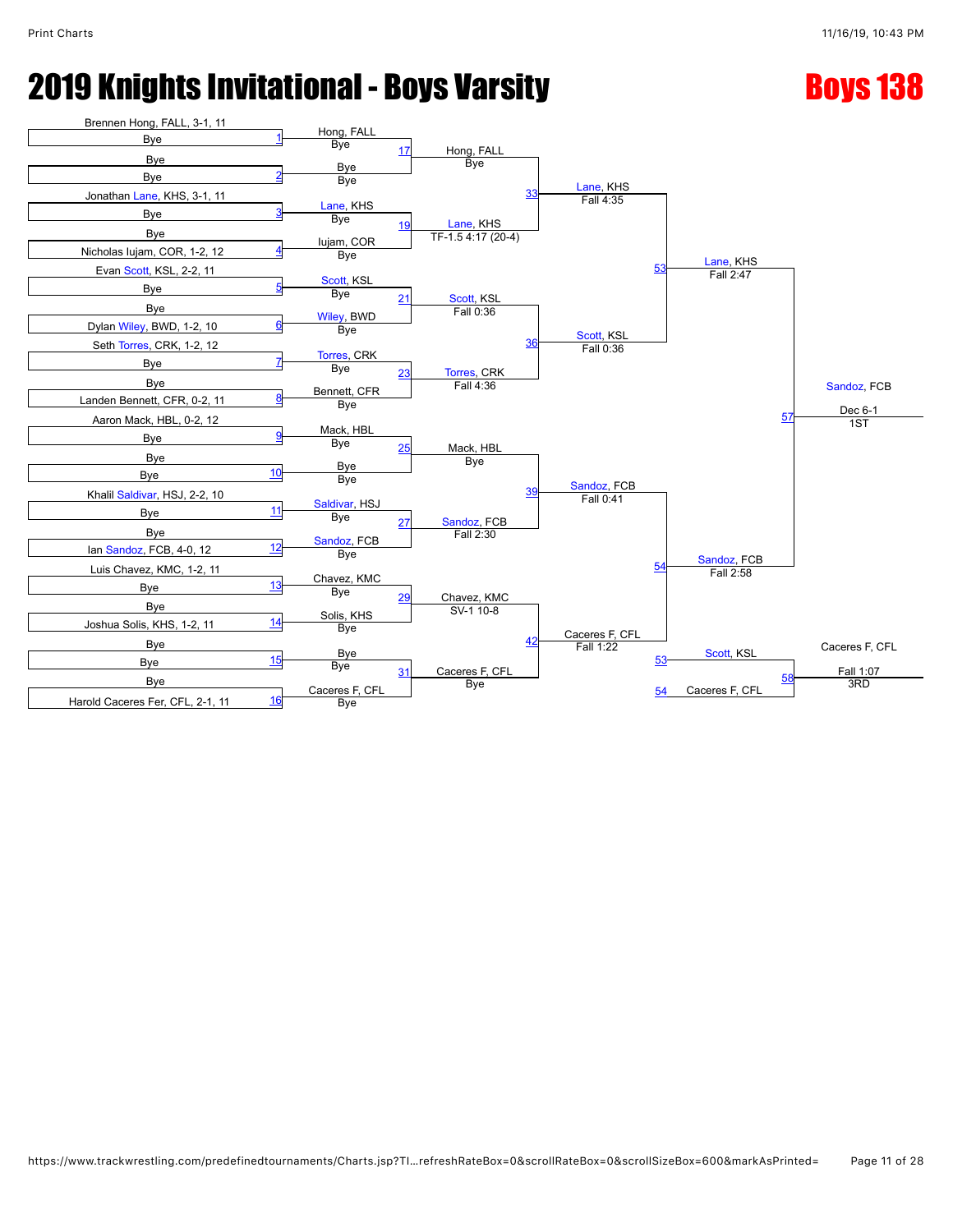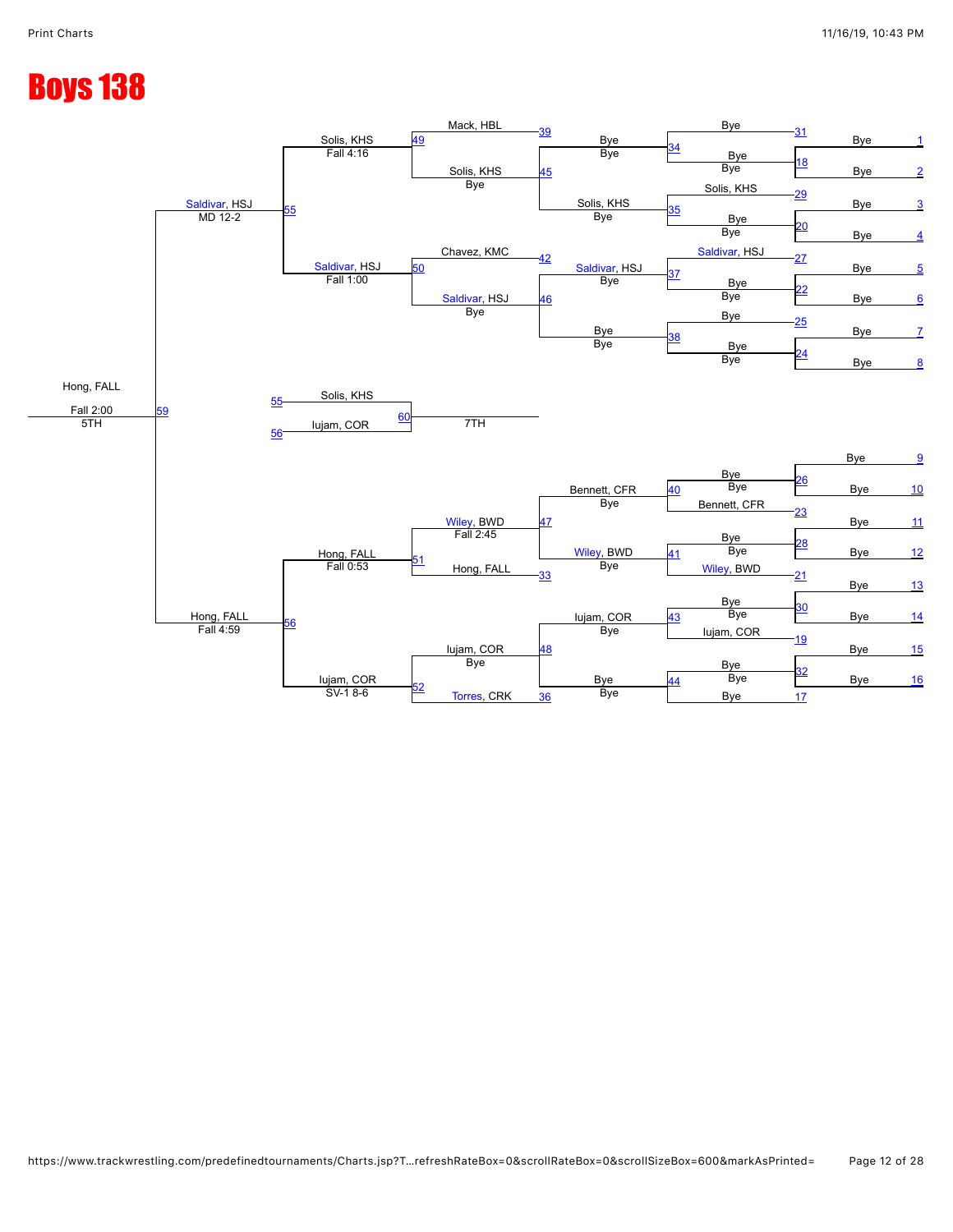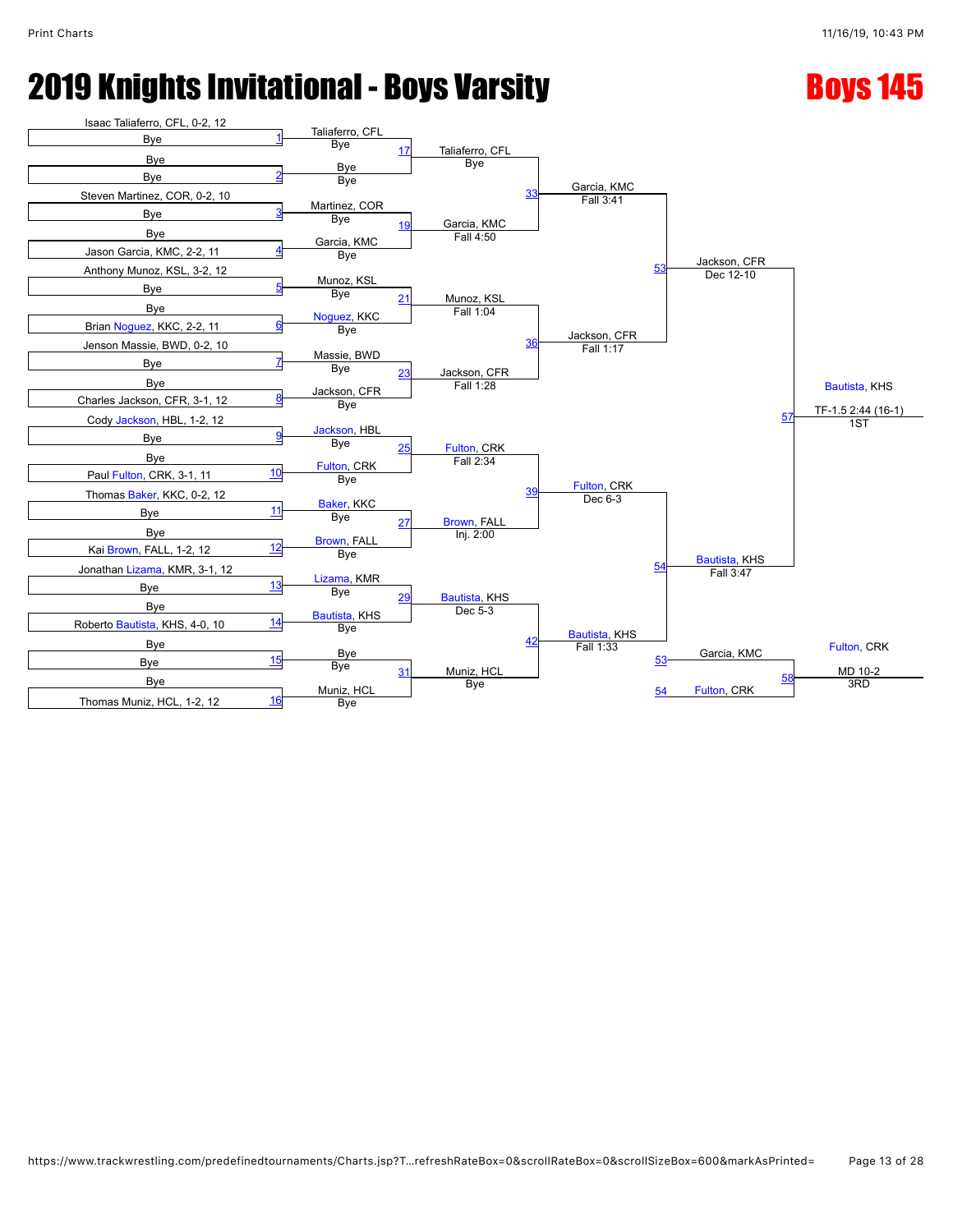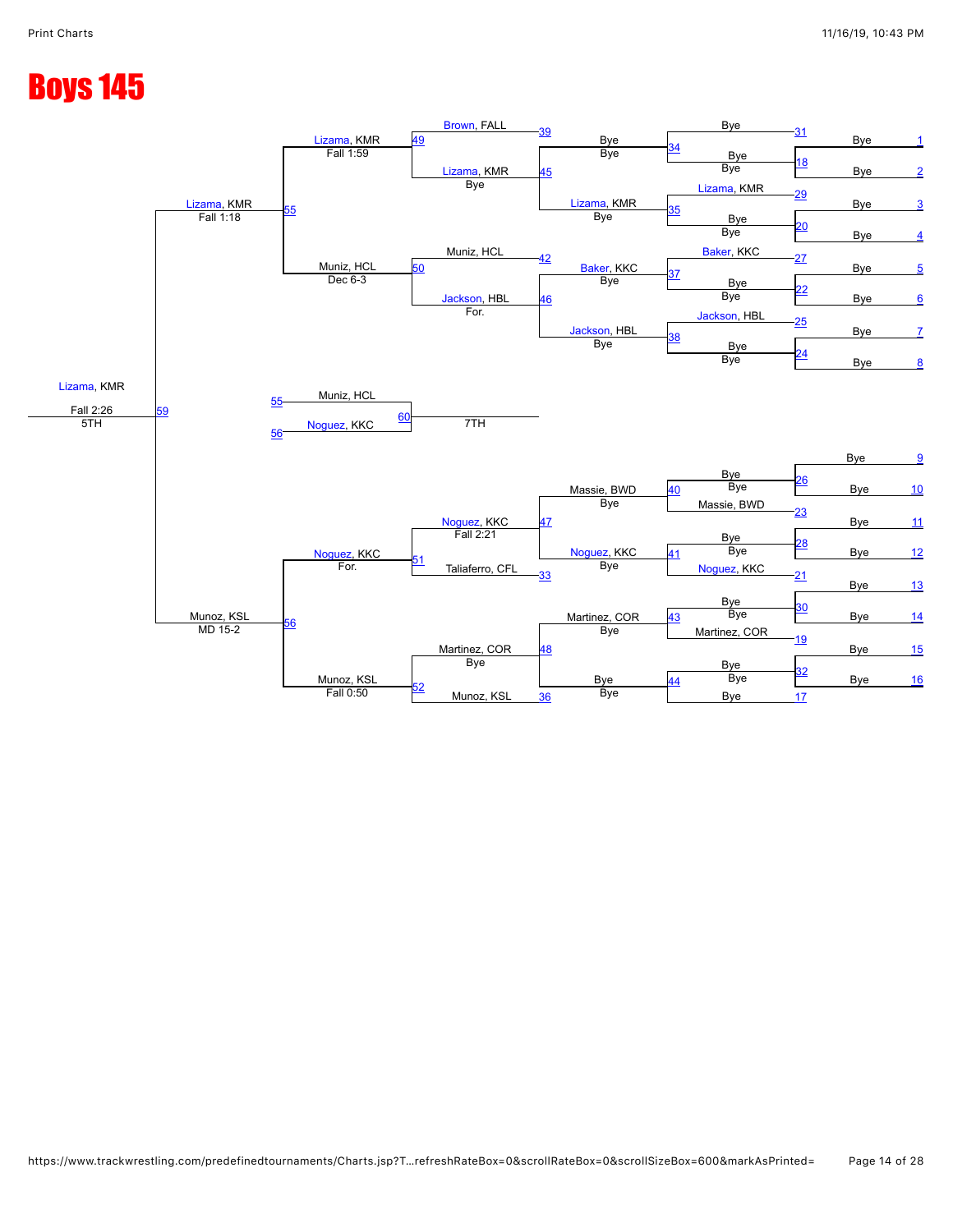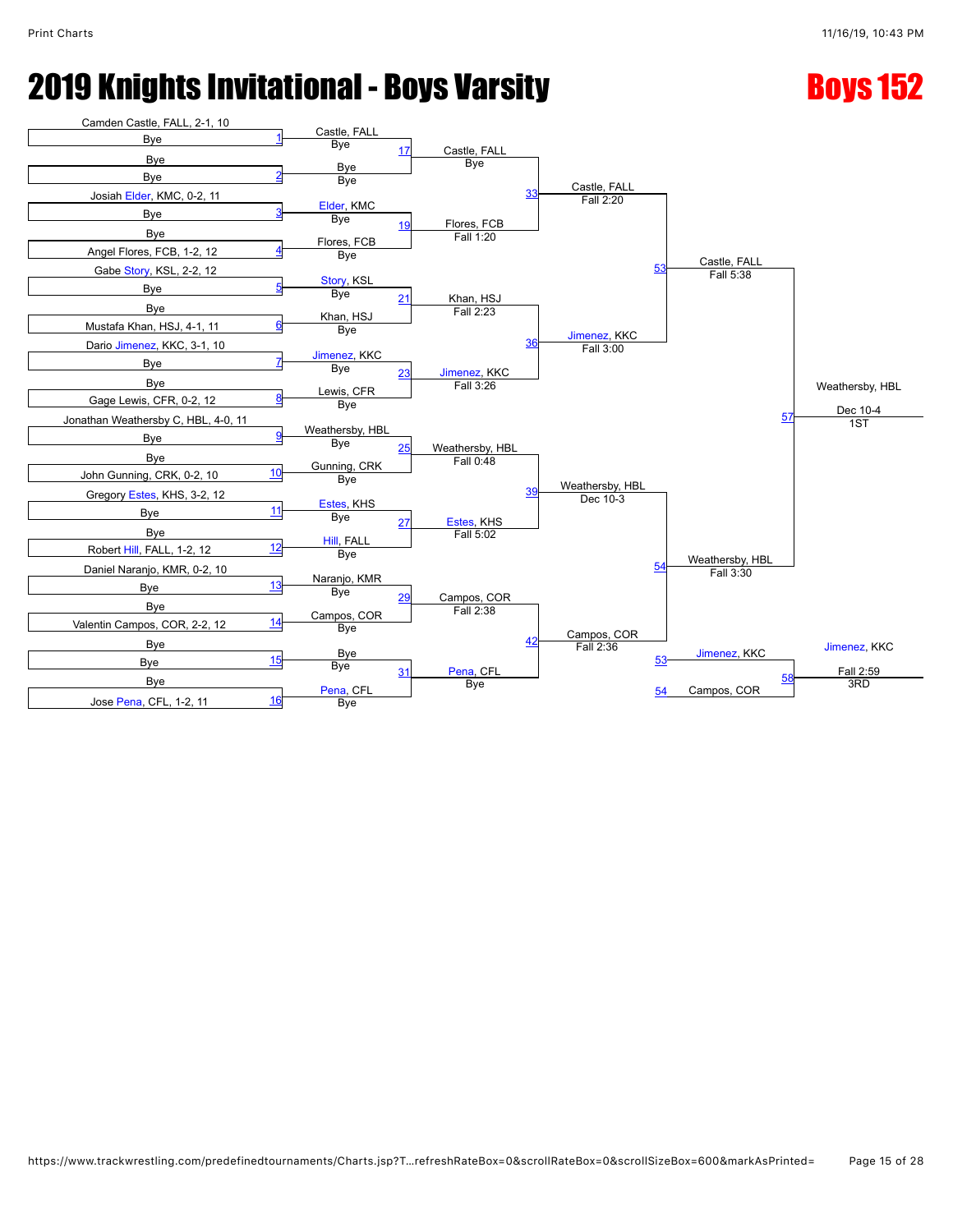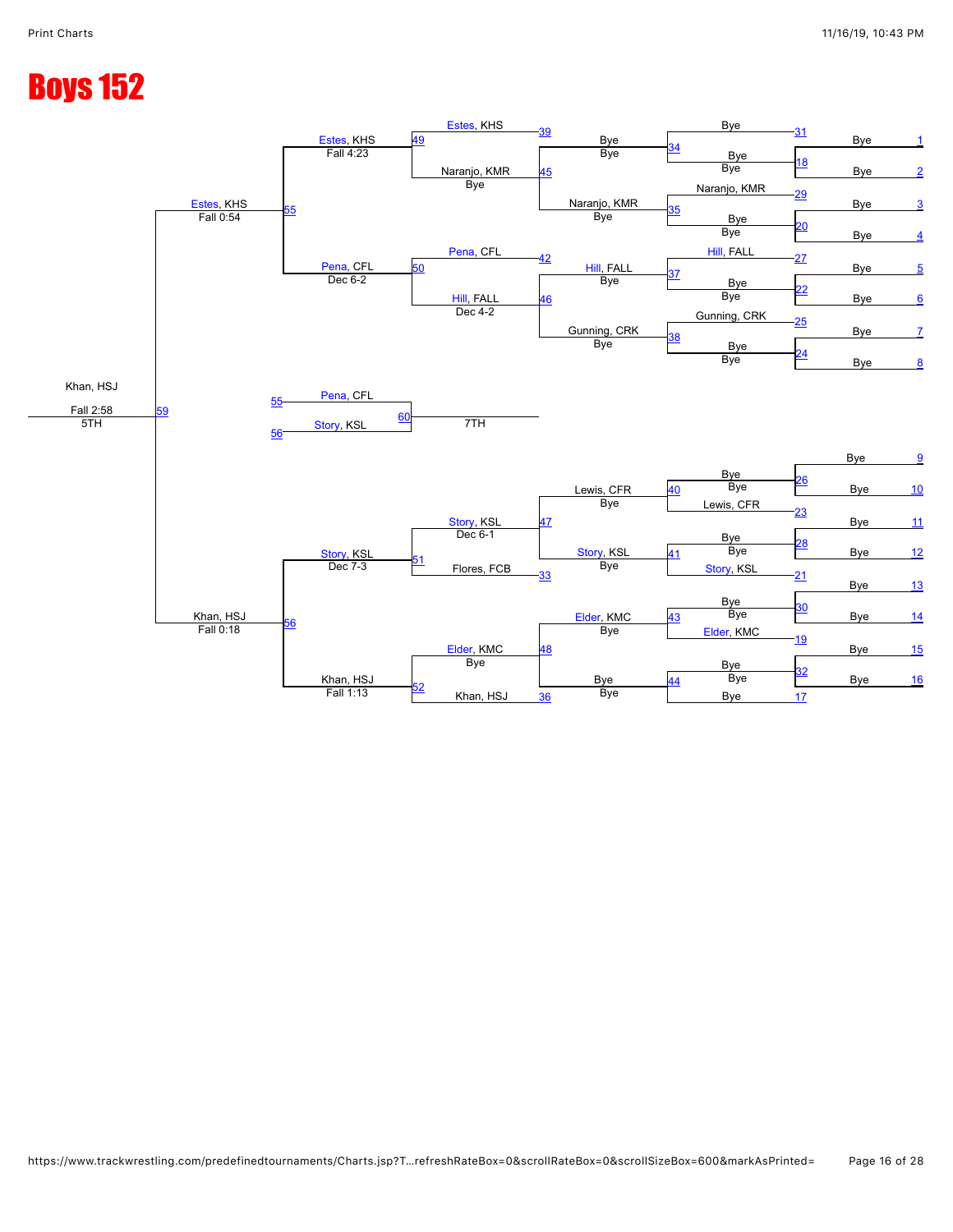### **2019 Knights Invitational - Boys Varsity Roys 160 Boys 160**

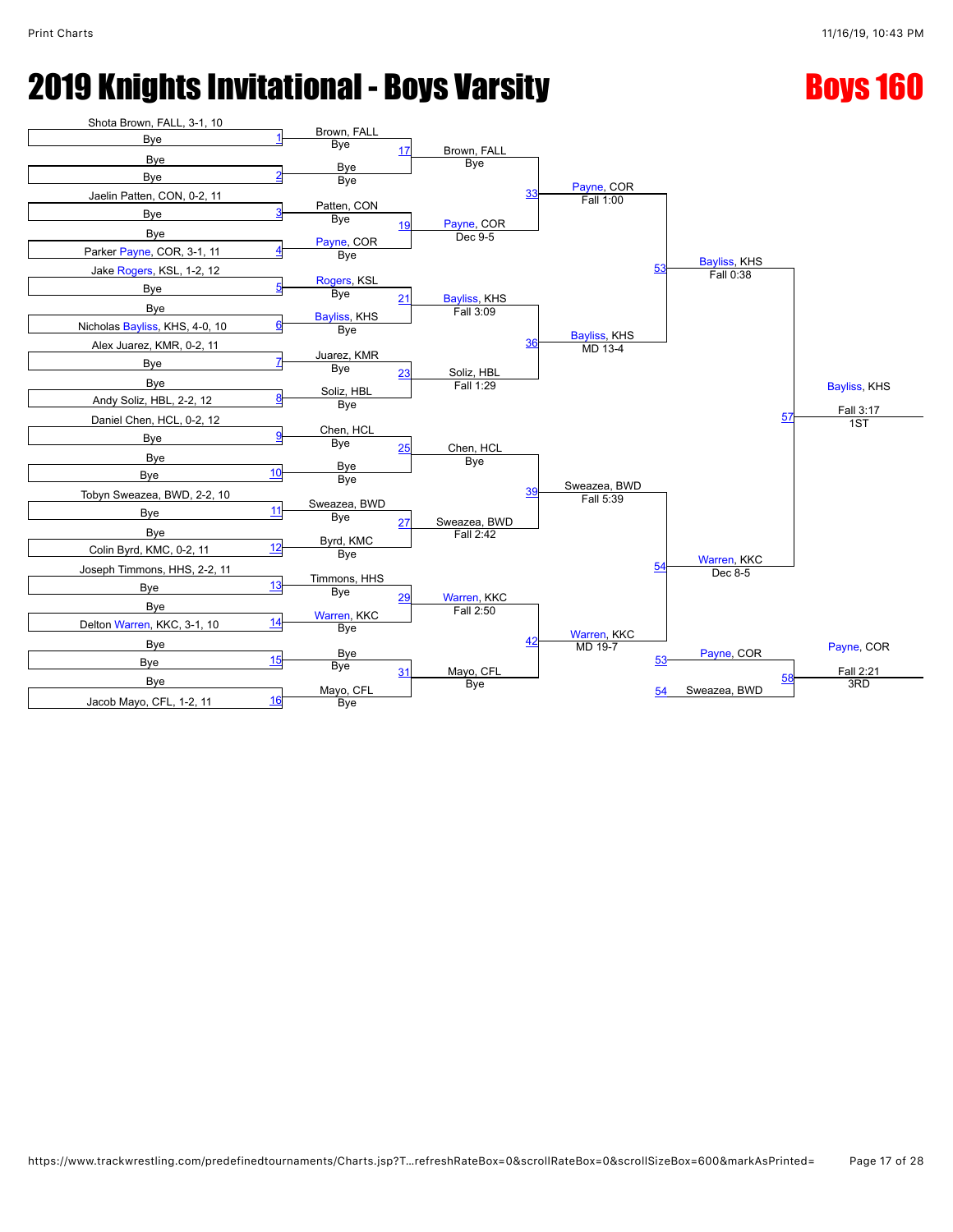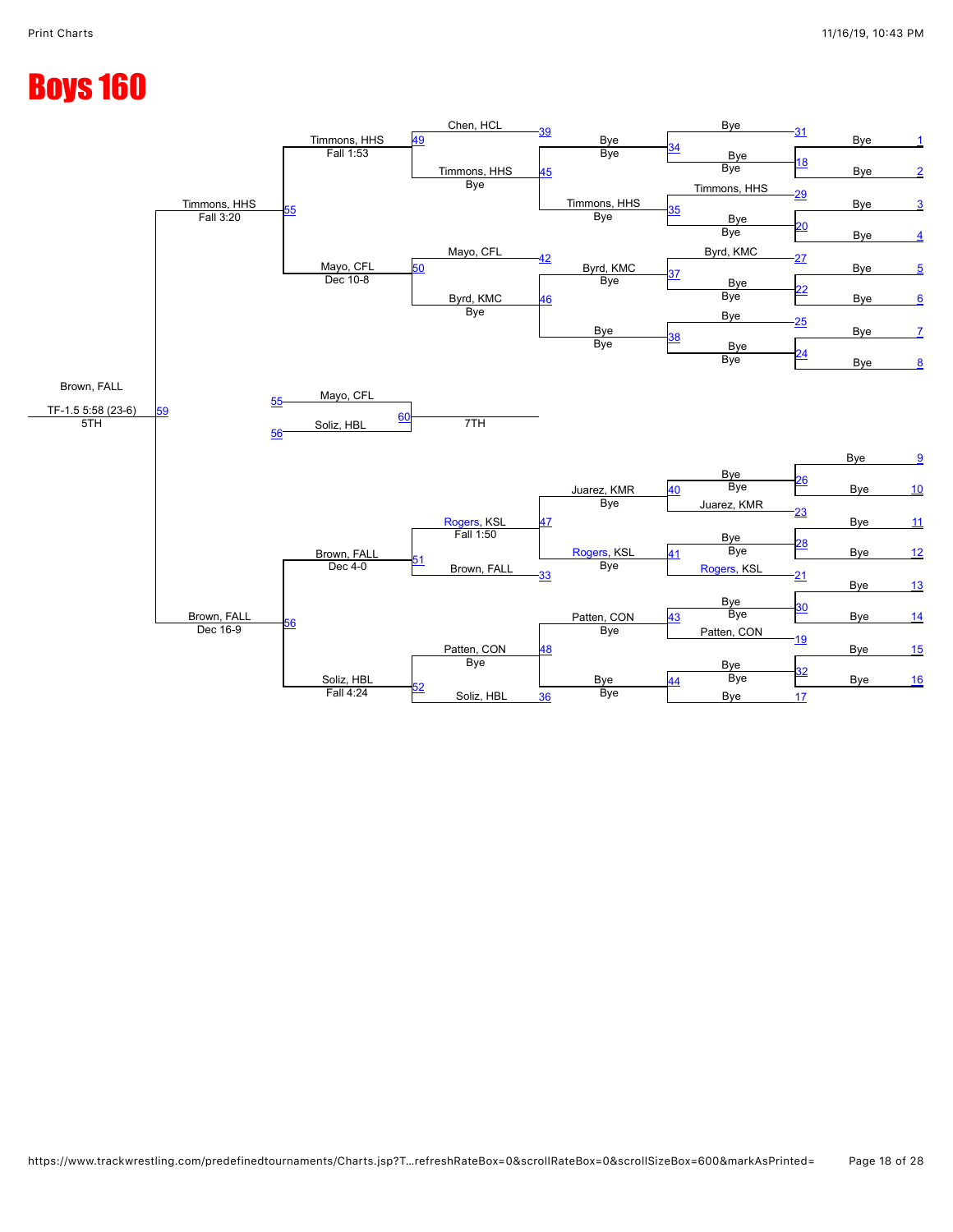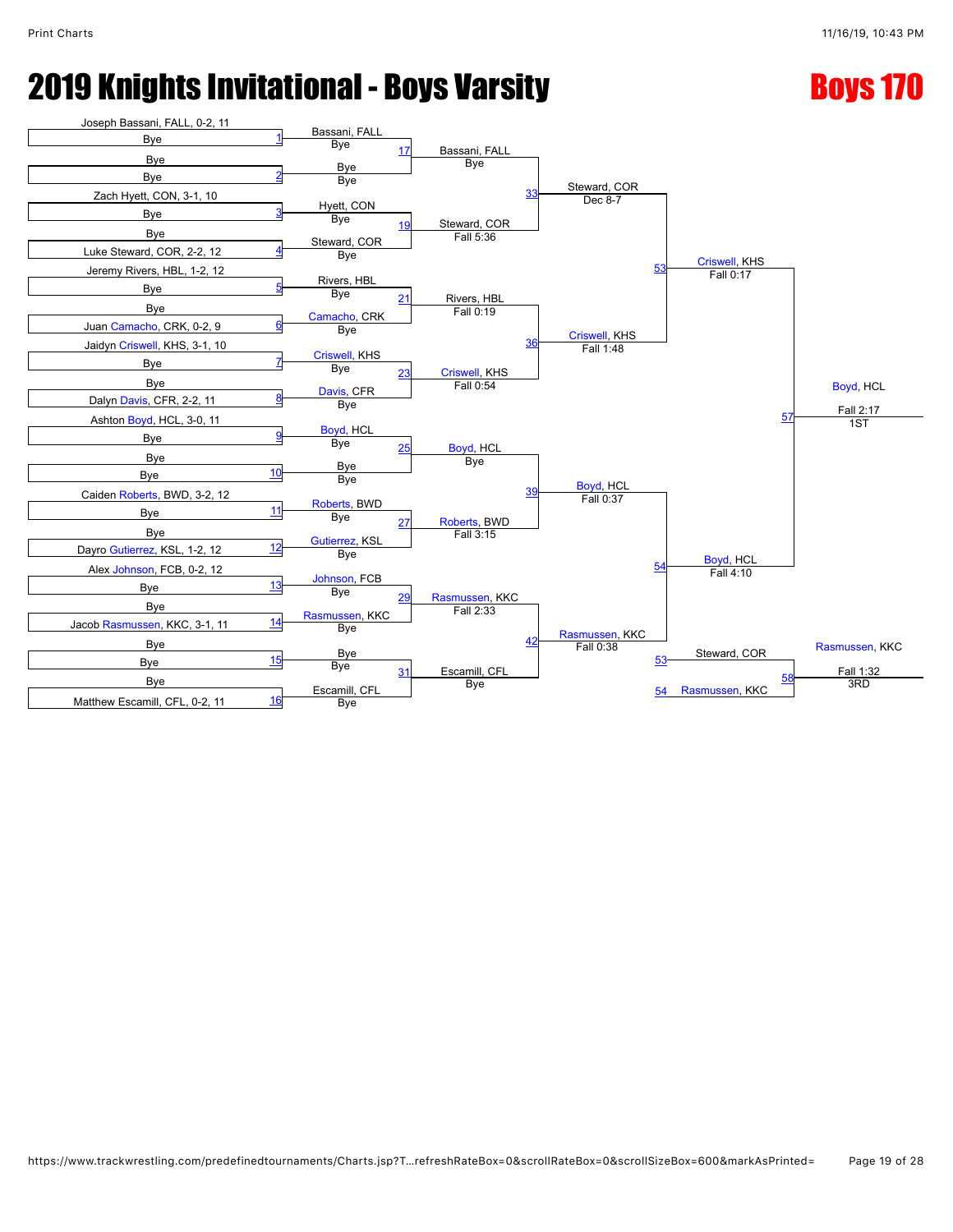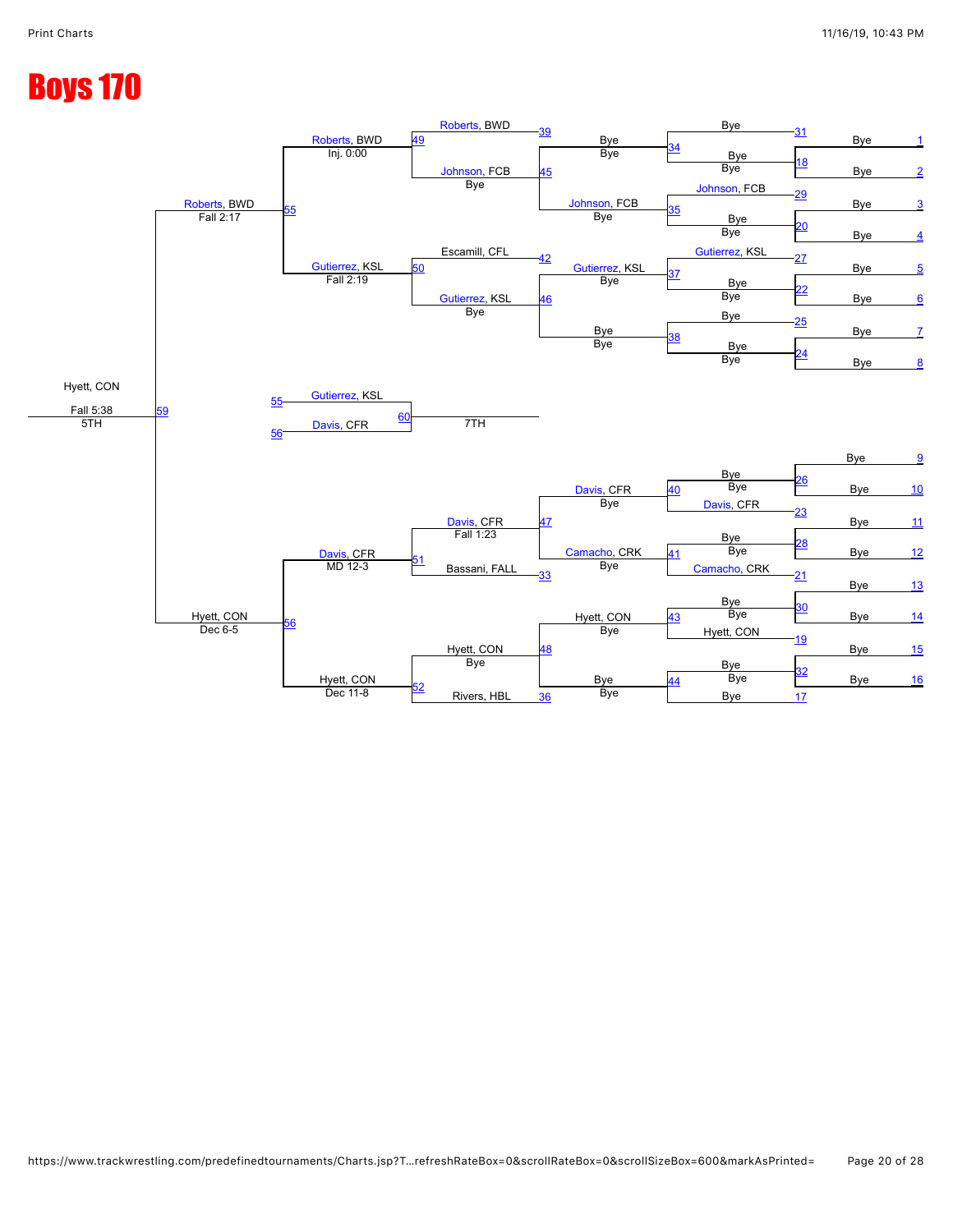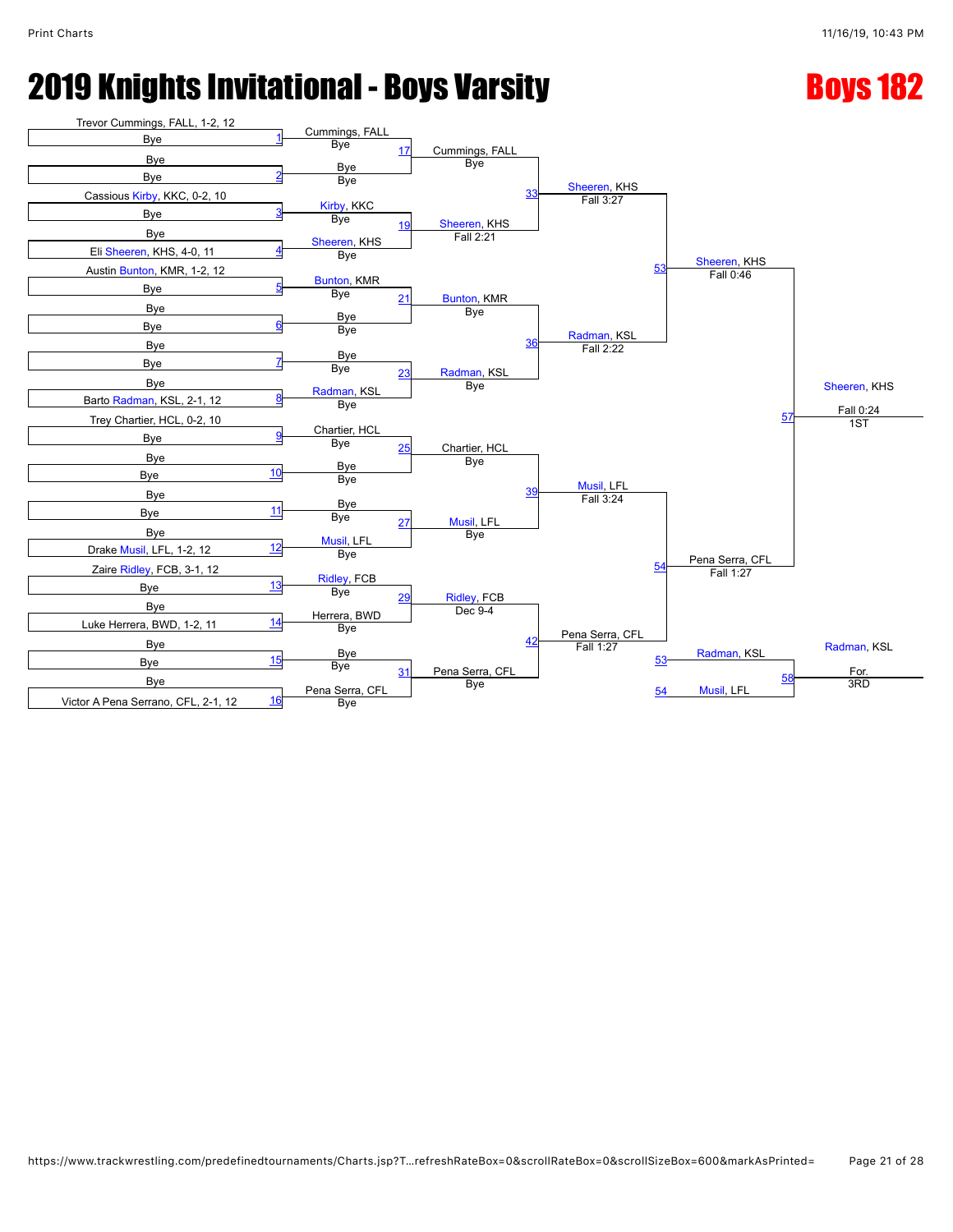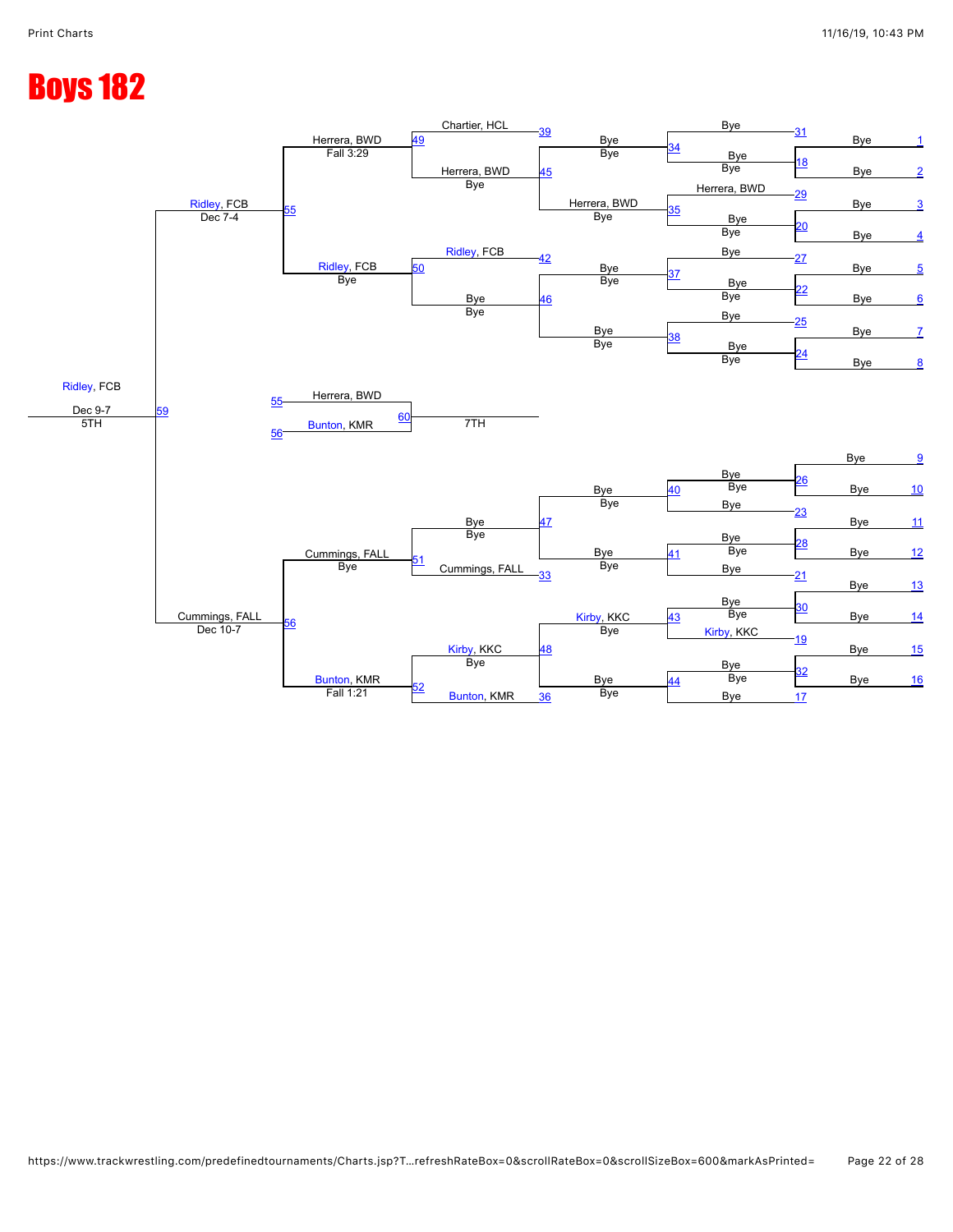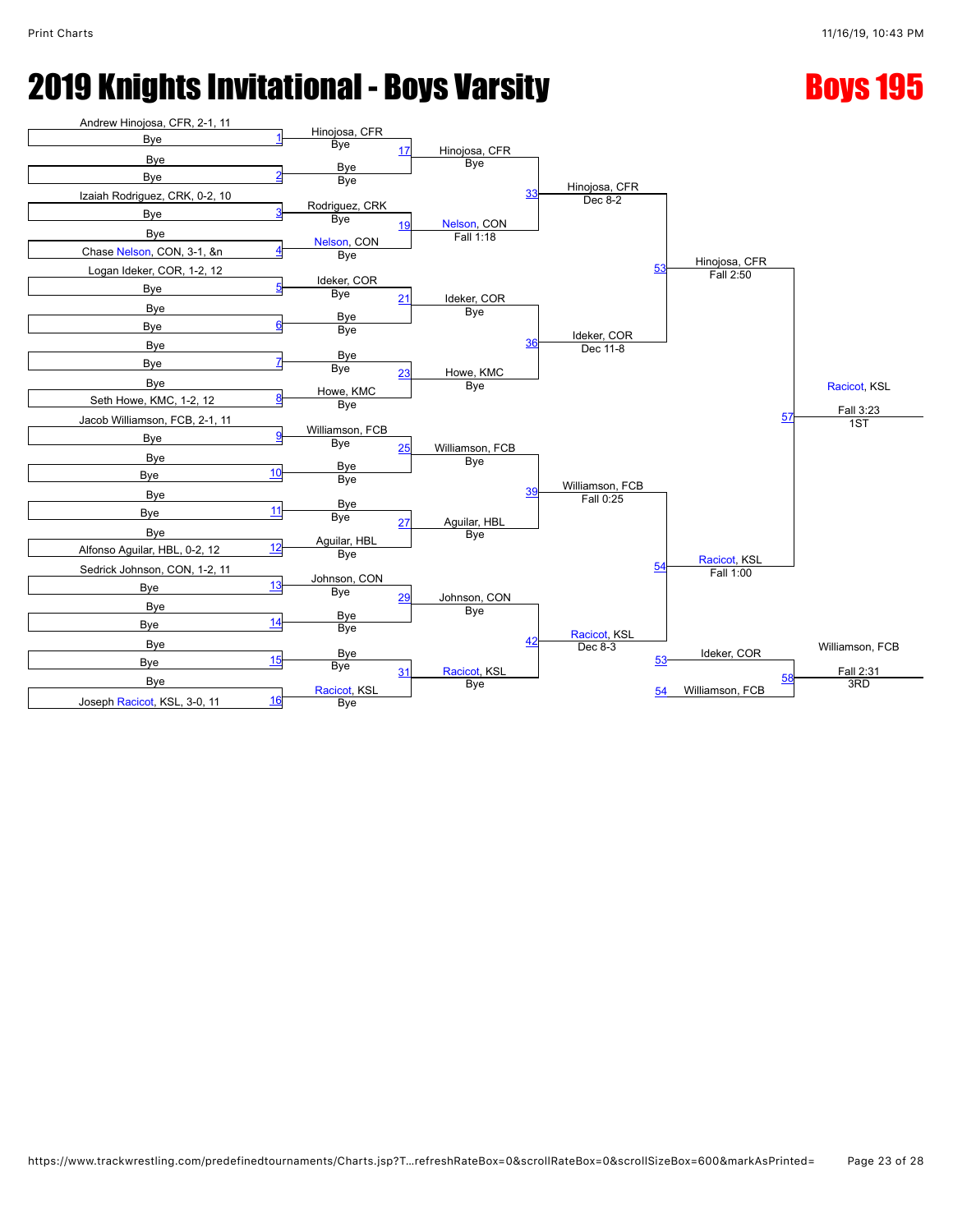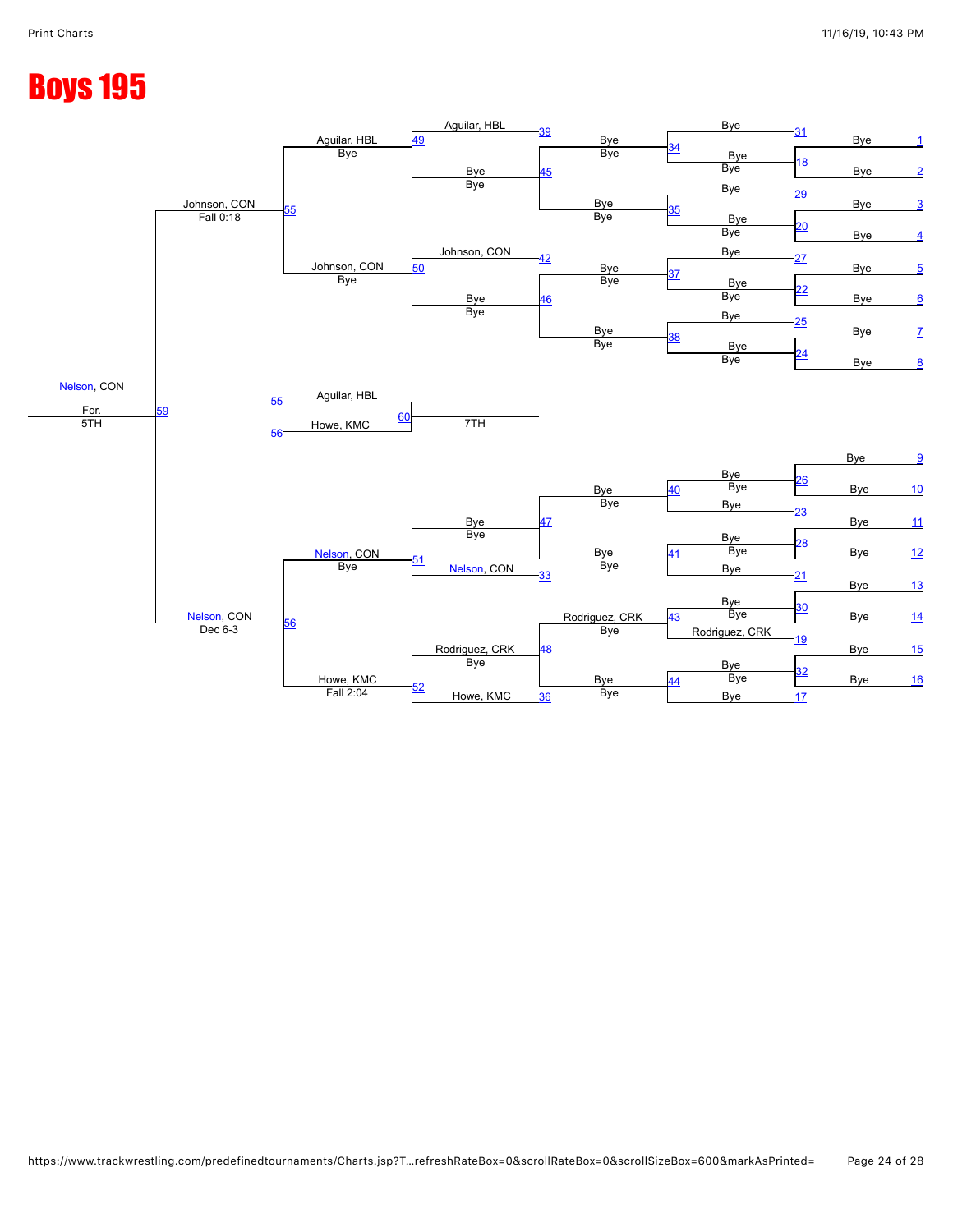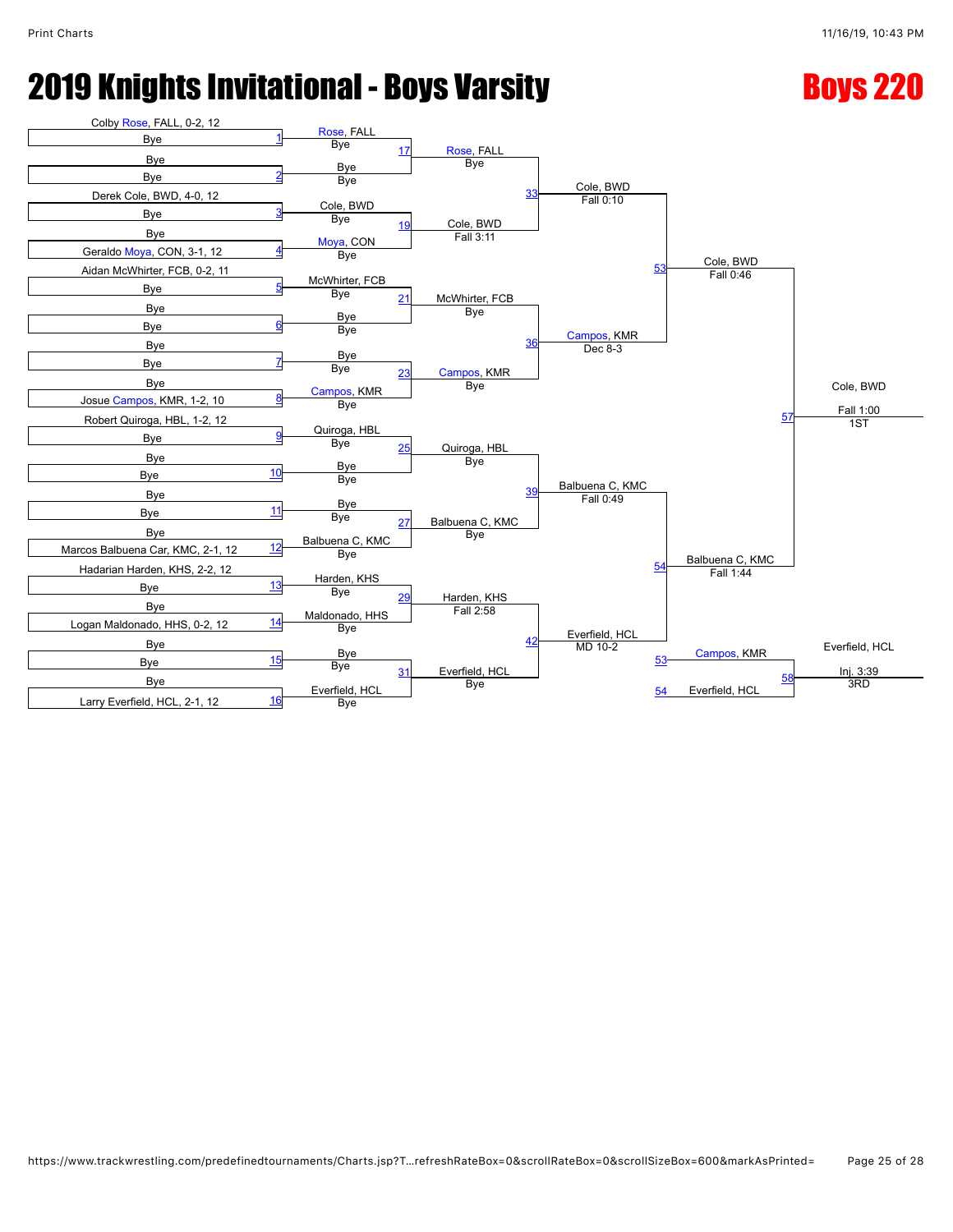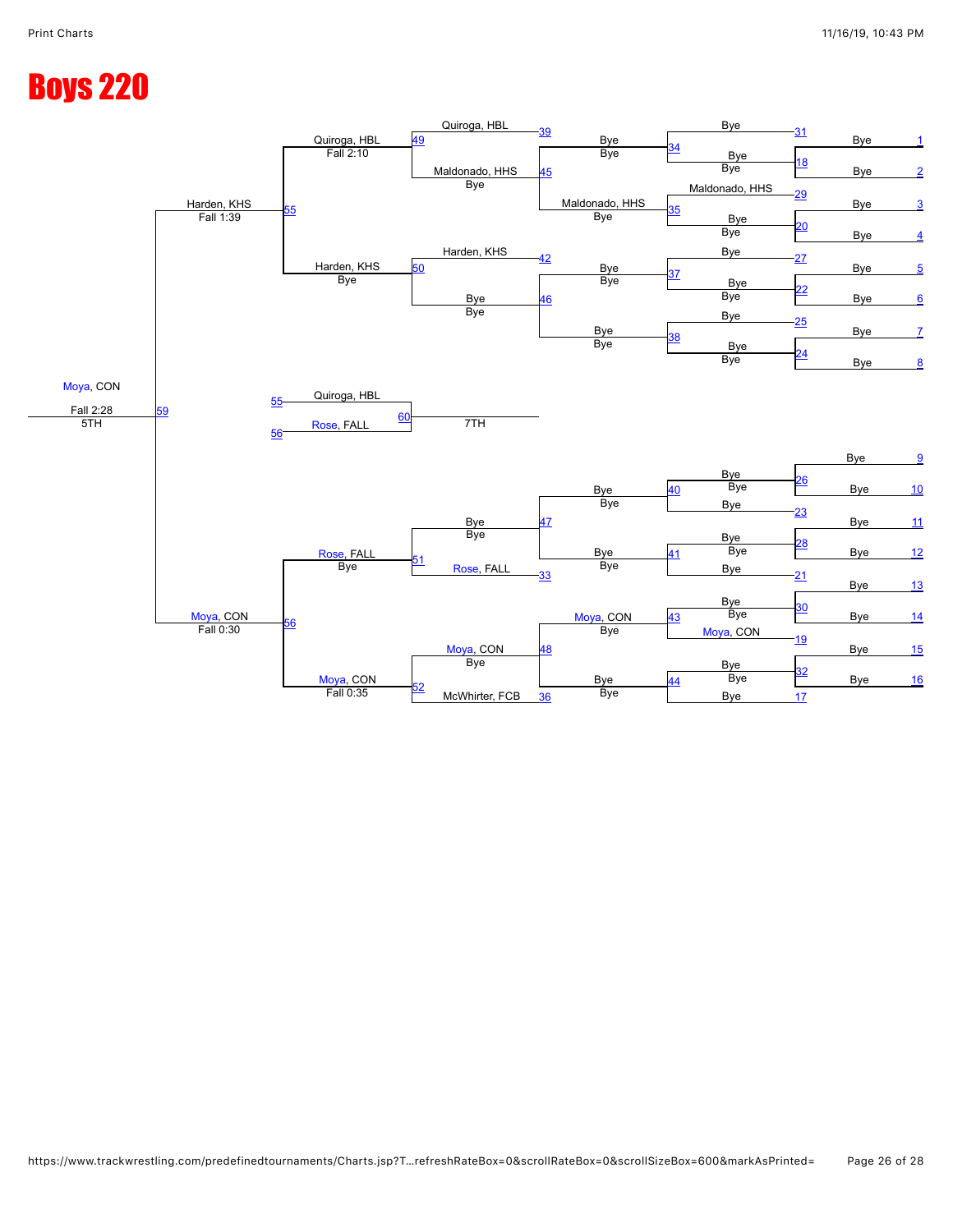